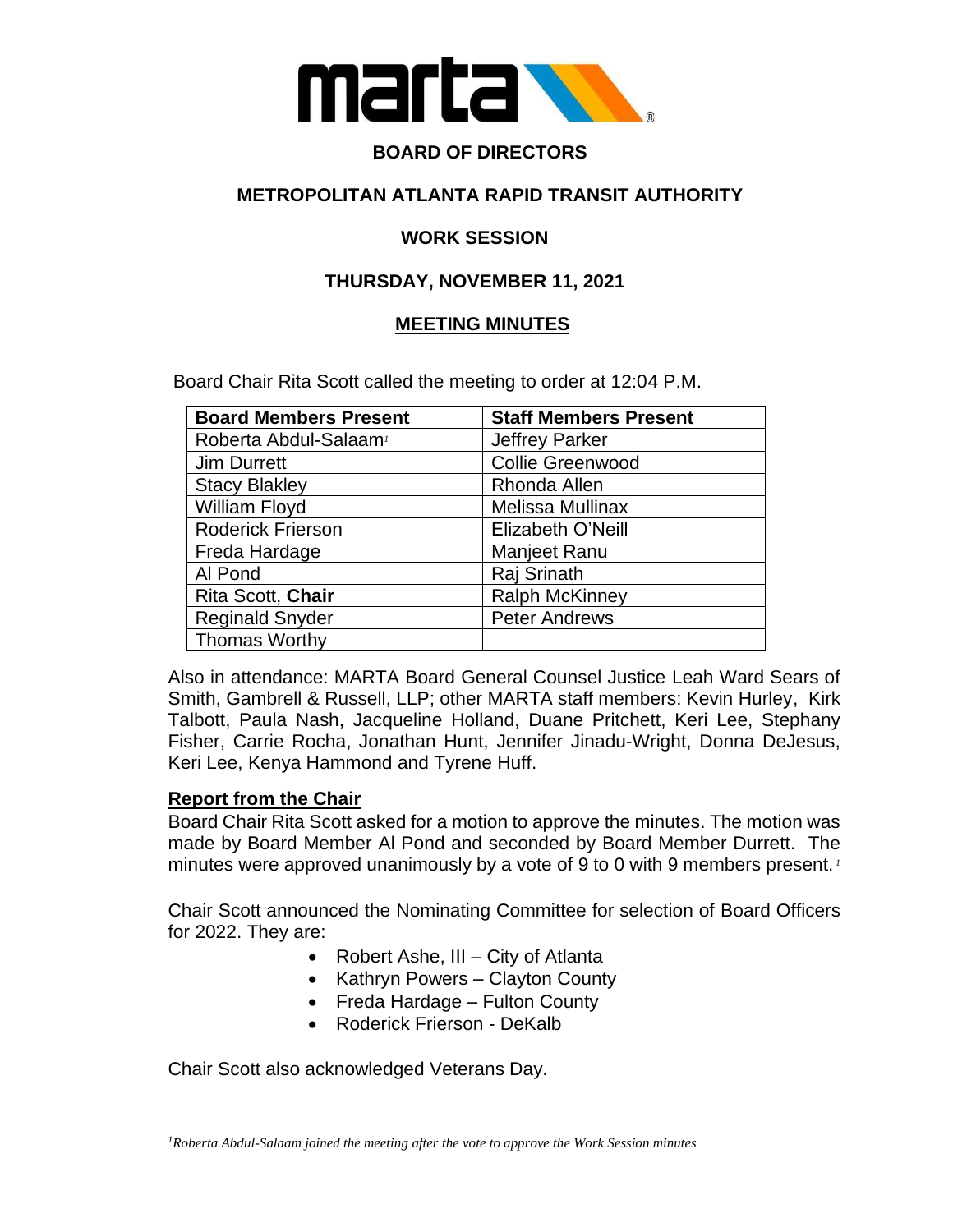#### **Report from the General Manager/CEO**

- Bus Improvements Update
- Infrastructure Bill Update
- Temporary Service Reduction December *[Presentation attached]*
- APTA Board MARTA Representation

#### **Comments by the General Manager/CEO**

GM Parker announced various upcoming meetings and events.

#### **Executive Session**

Board Chair Scott asked for a motion to enter into Executive Session to discuss litigation and personnel matters.

Board Member Freda Hardage made a motion to enter into executive session to discuss litigation and personnel matters. The motion was seconded by Board member Jim Durrett. The motion was approved unanimously by a vote of  $10 - 0$ with 10 members present. The Board entered into executive session at 1:04 P.M. and returned at 1:48 P.M.

#### **Other Matters**

None

#### **Adjournment**

The Work Session adjourned at 1:53 P.M.

Respectfully submitted,

Syrene L. Haff

Tyrene L. Huff Assistant Secretary to the Board

YouTube Link:<https://youtu.be/gvch9Ve4bZQ>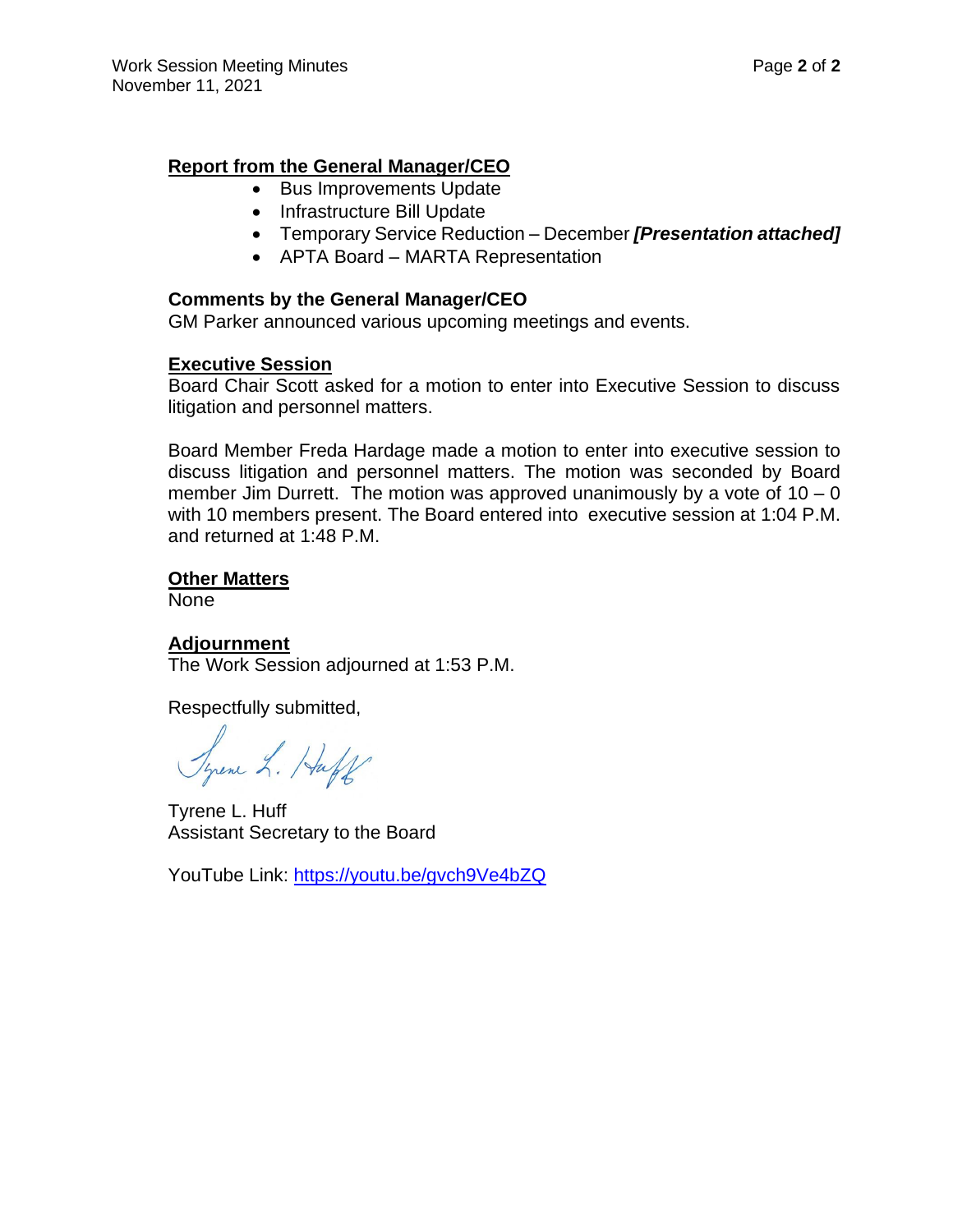

# **December 2021 Temporary Service Modifications**

Briefing to the MARTA Board of Directors November 11, 2021

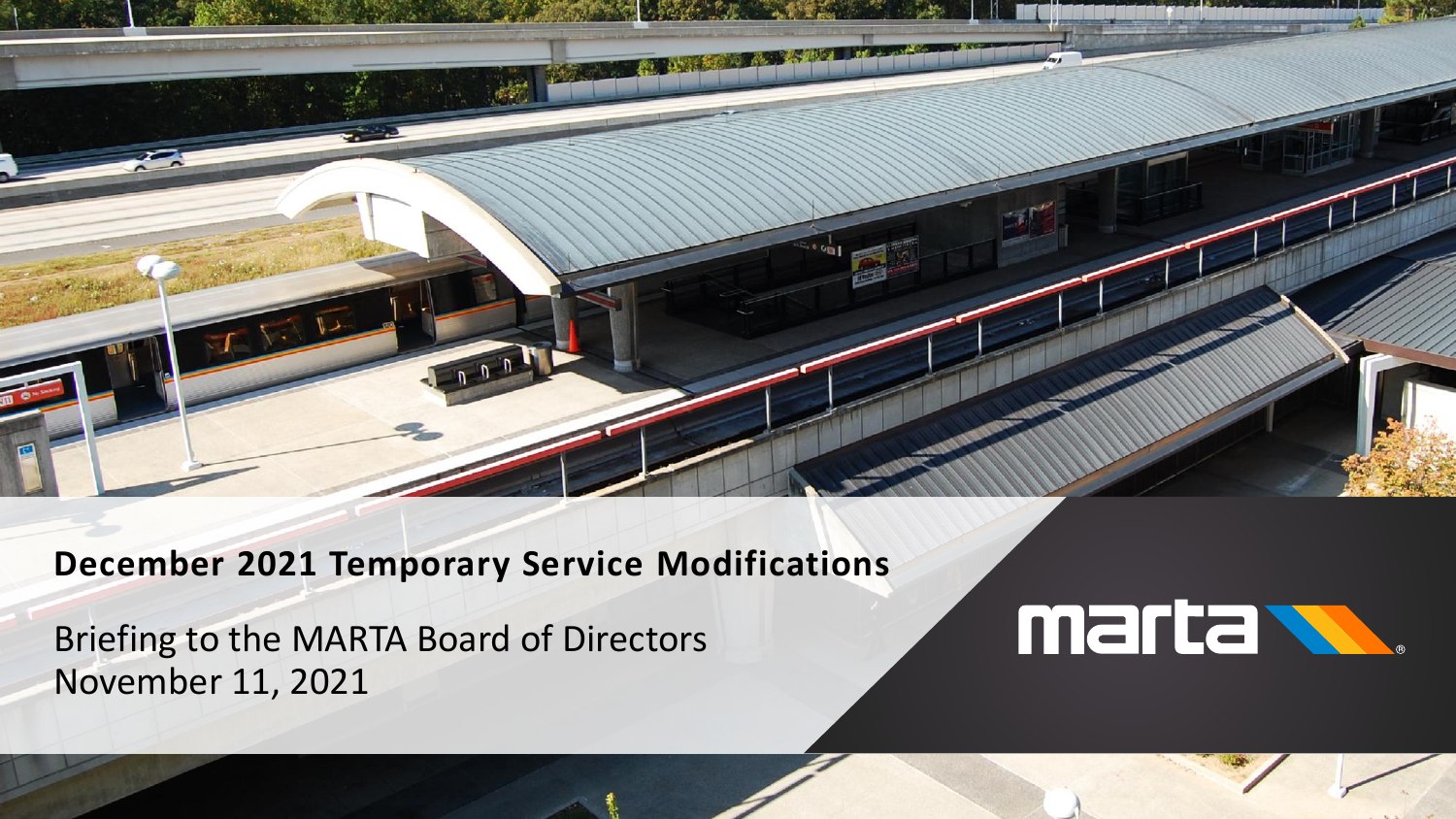### Workforce Factors: Temporary Schedule Modification





FY22 YTD FT Bus Operator Net Filled Positions w/trendline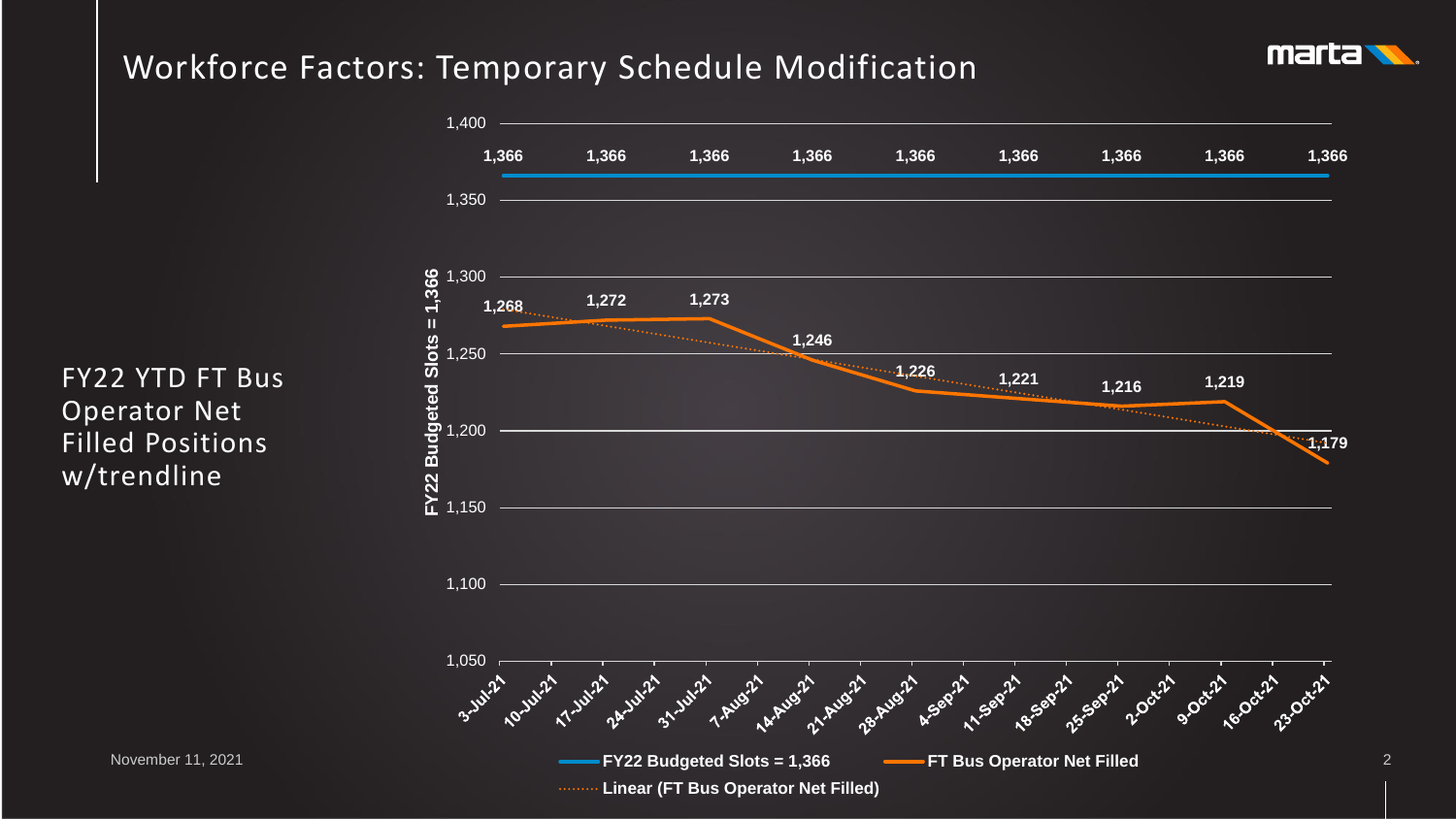

# Workforce Factors: Temporary Schedule Modification, cont.

- Absentee Rates continue to trend upward
- MARTA COVID 19 vaccination and testing compliance rates
- Prudent to post bus schedule reflective of temporary conditions

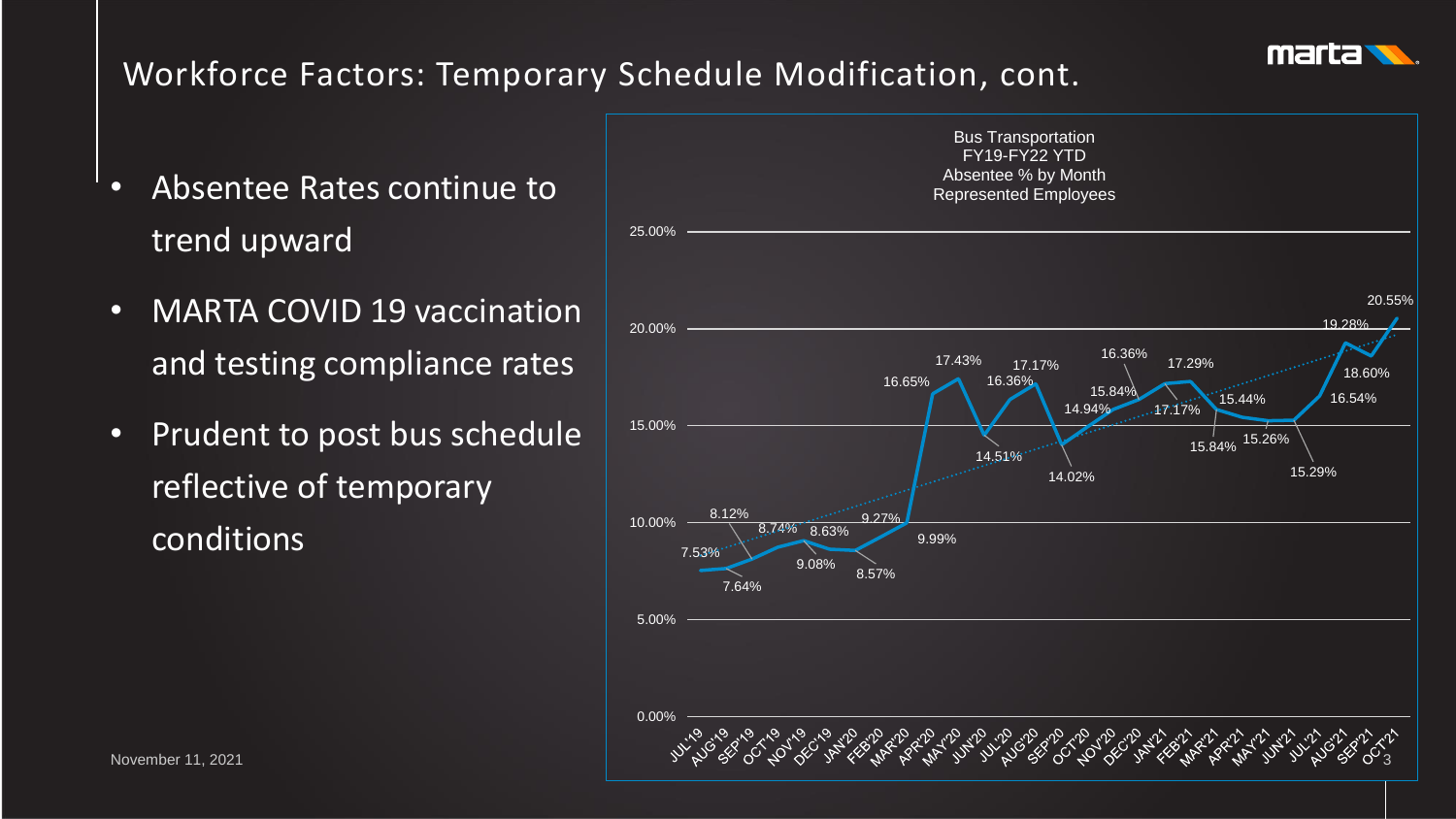

### December 2021 Temporary Service Modifications - Overview

- Effective December 18
- All 113 bus routes will continue to operate, no routes will be cut
- 85% or 96 bus routes will operate on a Saturday schedule
- 11 high ridership bus routes will operate on a weekday schedule
- 6 bus routes not operating on Saturday will operate on a weekday schedule
- Analysis indicates roughly 2.5% (2,396) of our customers will be adversely impacted by these bus route changes
- The Office of Planning has begun a Title VI Equity Analysis
- No change to rail service